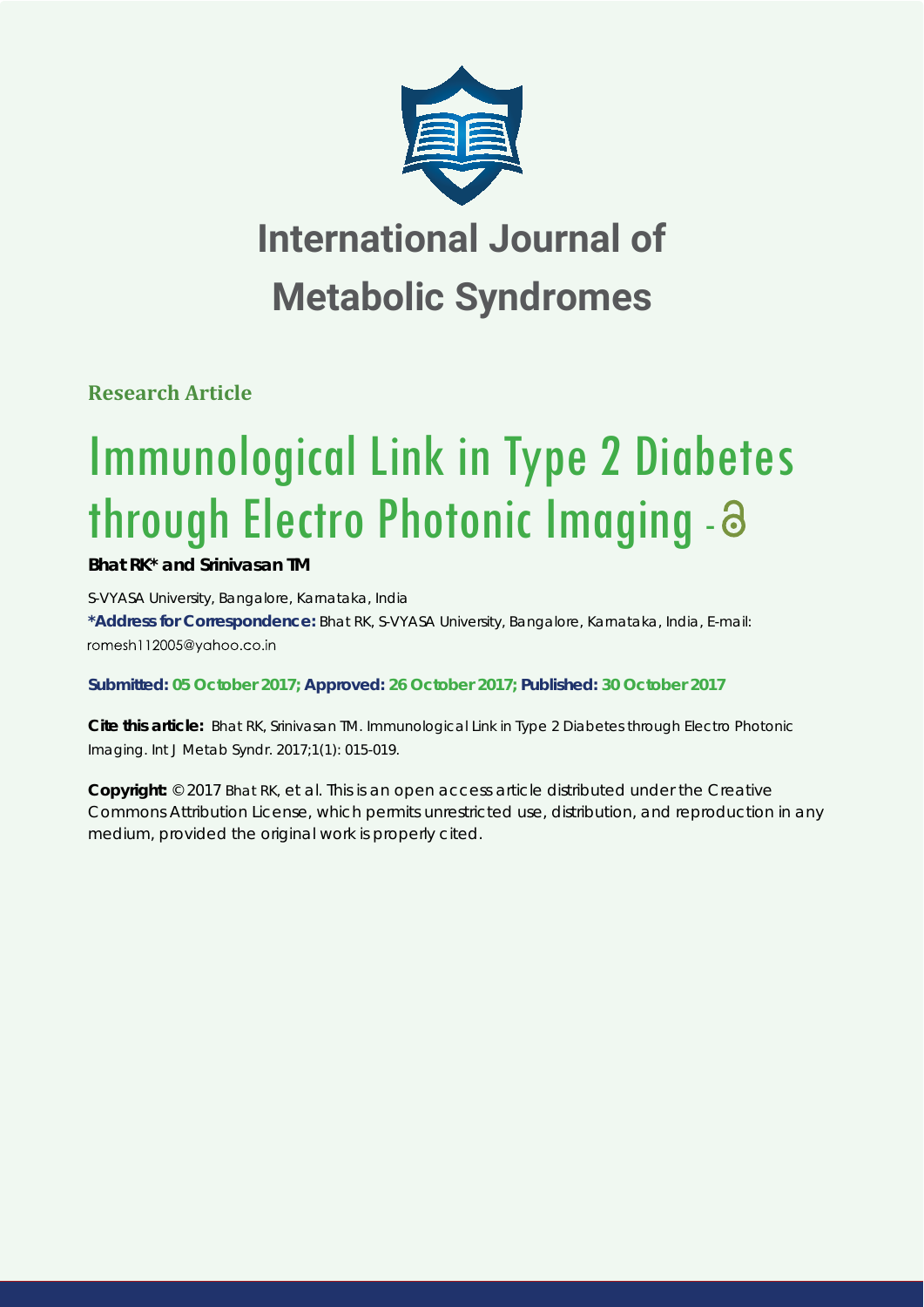# **ABSTRACT**

Introduction: Diabetes is getting into an epidemic form and significant effort is being put to check its spread. The present treatment consists of anti-diabetes medicines and some life style changes. Immunological link is associated with diabetes type 2 but it lacks conviction. In this study we wish to study whether we can reinforce the link through Electro Photonic Imaging (EPI).

Aim and objective: To find out link between immune organs and diabetes type2 through the study of EPI parameters and Bio chemical parameters, with the help of various statistical tools.

**Material & Methods:** Four hundred participants were scrutinized out which 199 participants were selected for the study. Four experiments were carried out **a)** Comparison of EPI parameters among normal, pre diabetes and diabetes **b)** Correlation of EPI parameters with Bio chemical parameters **c)** Comparison of EPI parameters in controlled and uncontrolled diabetes, **d)** Comparison of EPI parameters in pre and post Yoga intervention study.

Results: In all the 04 experiments, immune organ figured predominantly. There was significant difference in EPI values of immune organ between normal, pre diabetes and diabetes. Highly significant correlation was found between immune organ and diabetes. By comparing controlled and uncontrolled diabetes, highly significant difference was seen in the immune organ. In pre post study immune organ did not show significant change after intervention of Stop Diabetes Movement (SDM) Yoga module.

**Conclusion**: In all the four experiments conclusive association was seen between immunology and the diabetes type2. This reinforces earlier findings through modern medical research and suggests for introducing immune therapy alongside the conventional medicine for treatment of diabetes type 2. It also strengthens the justification for integrating Electro Photonic Imaging technique into modern medical research.

**Keywords:** Immunology; Electro Photonic Imaging; Diabetes Type2; Fasting Blood Sugar

# **INTRODUCTION**

Diabetes type 2 is assuming an epidemic proportion throughout the world among the non-communicable diseases. Though developed and developing countries are most affected, the phenomenon is spreading across the globe [1]. Modern lifestyle, food habits, genetics and stress are believed to be responsible for the spread. The management of diabetes type 2 consists of diabetic medicines and changes in the lifestyle. Yoga is reported to be effective against stress and helps in adopting a healthy life style [2,3]. There are number of studies done to indicate the effect of yoga on immune system viz, immune response to stress [4], psycho–neuro immunological approach of yoga [5], effect of mind body therapies on immune system [6], effect of yoga on immunological markers in rheumatoid arthritis [7], to quote a few. While there is a definite etiology attributed to diabetes type 1, there is not a definite reason attributed to the occurrence of diabetes type  $2$  [8]. The former is an auto immune disorder and immunology comes into focus for the cause of this disease. Till now the modern medicine community is not able to conclusively attribute immunology to diabetes type 2. A few research papers mention regarding contribution of obesity to development of diabetes type2 but the mechanism is poorly understood [9]. There is a link of immunology in the development of obesity and diabetes type 2 [10]. Modern medicine has established biomarkers for detection of diabetes type 2. The most prominent at the moment are Fasting Blood Sugar (FBS) and Glycated Haemoglobin (HbA1c). Electro Photonic Imaging (EPI) is emerging as the indicator of energy levels in the body and in turn the health status  $[11,12]$ . The instrument is integrated into medical system in Russia [13]. There are many studies where changes have been seen in the pre post intervention stages through EPI [14]. Prominent among them are on cancer [15], asthma [16], hypertension [17], diabetes and cardiovascular diseases [18]. The principle of operation is based on electronic flow in the body. A high voltage pulse (10 KV, 1024 Hz) is applied for 0.5 seconds. An intense field is created around the object which produces gaseous discharge of light around the object. In the case of humans, electrons are extracted from the ten fingers and these high powered electrons bombard atmospheric molecules around the fingers and this causes gaseous discharge which is captured by a CCD camera. The image is transferred to computer and analyzed by the software [19].

#### **AIM**

The aim of this study is to explore the immunological link in diabetes type 2 through Electro Photonic Imaging.

#### **MATERIALS AND METHODS**

Four hundred participants from various 'yoga for diabetes' camps, were scrutinized. One hundred ninety nine participants were selected for various experiments. From these 102 participants were allotted to find the difference in values of selected EPI parameters and to find correlation between EPI and Bio chemical parameters. These participants were categorized into the normal, pre diabetes and diabetes on the basis of FBS score. Out of these 102 participants (mean age  $51 \pm 11$  years) there were 52 males (mean age  $54 \pm 11$  years) and 50 females (mean age  $47 \pm 10$  years). They were categorized as: a) normal (29 participants, mean age 44 ± 11years), b) pre diabetes (13 participants, mean age  $51 \pm 11$  years) and diabetes (60 participants, mean age  $54 \pm 9.6$  years). The second experiment was to find difference between controlled and uncontrolled diabetes. Sixty participants (mean age  $53.8 \pm 9.62$  years) were selected for this study. Out of these 35 were males (mean age  $56.83 \pm 8.72$  years) and 25 females (mean age 49.56  $\pm$  9.38 years). The third experiment was to find effect of Yoga on diabetes as measured through EPI parameters. Thirty seven diabetes participants (mean age  $54.46 \pm 7.21$  years) were selected for this study. There were 24 males (mean age  $57.46 \pm 7.35$  years) and 13 females (mean age  $54.62 \pm 6.83$  years). EPI measurements were taken in the pre and post stages of SDM (Stop diabetes movement) Yoga intervention. The EPI parameters analyzed in these studies were Total area, Average intensity, Entropy, Fractality, Form coefficient, Integral area of Pancreas, Liver, Immune organs, Coronary vessels, Cerebral vessels, Left kidney and Right kidney [20]. The subjects were assessed on the inaugural day of the camp utilizing Electro Photonic Imaging (EPI) technique and the blood tests were taken. The data was taken over a period of 06 months from various diabetes related yoga camps and Arogyadham, a residential health center of Bengaluru based Yoga University, India.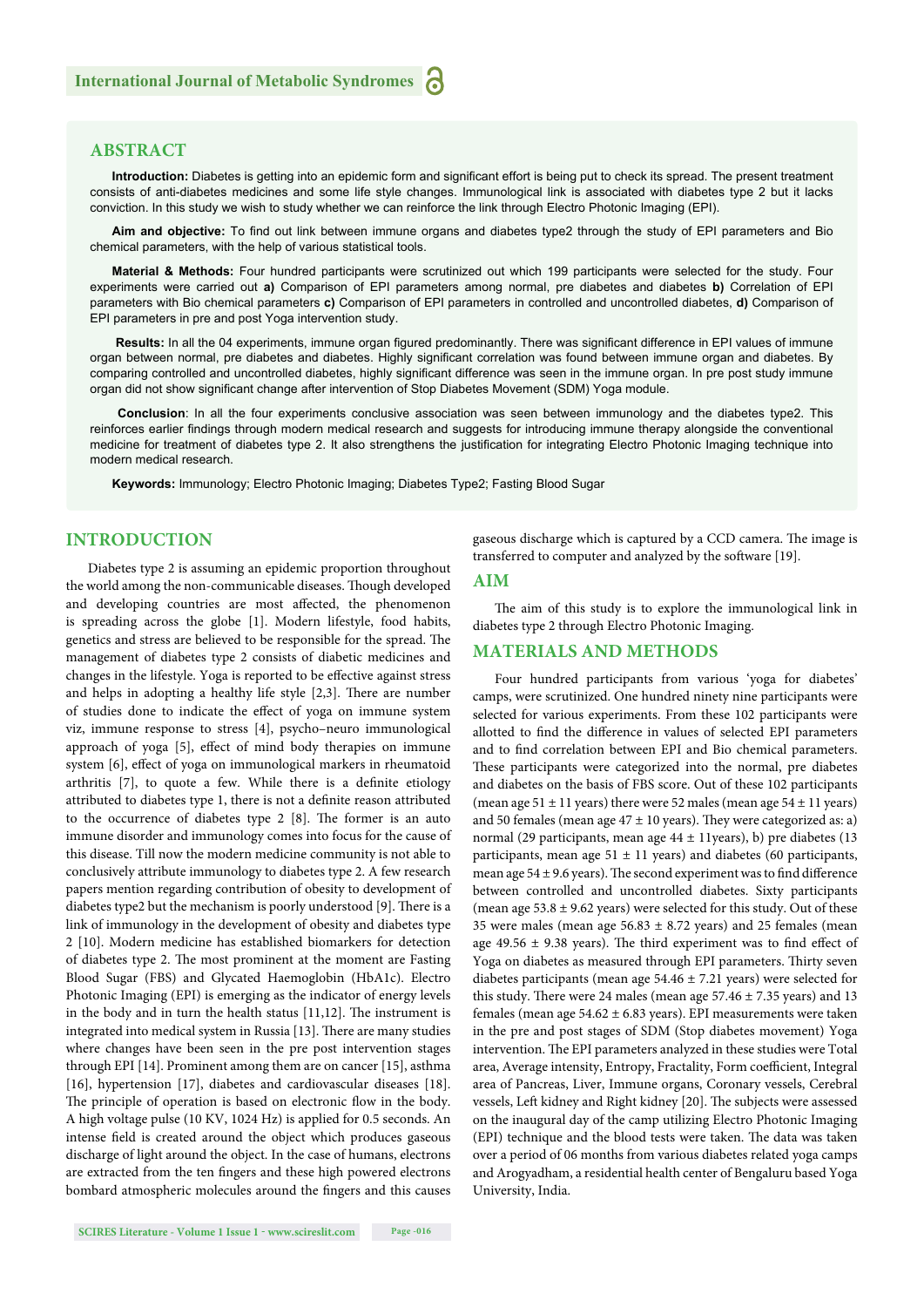#### **Exclusion criteria**

Participants with co morbidity; normal and pre diabetic participants on any medicines ; diabetic participants taking medicines apart from diabetes medications; participants suffering from any infectious or contagious diseases; persons with neurological disorder, drug abuse and psychological illness; physically handicapped persons with missing fingers; and females having menstruation or pregnancy on the day of measurement.

#### **Sampling time**

The data were taken in the morning hours with a gap of at least 3 hours after the last meal. The data in the camps were taken on the inaugural day of the camp. Data at Arogyadham was taken in the morning as well in the evening but ensuring a gap of 3 hours after the last meal. EPI was calibrated each time the place of taking measurement changed or as required. Informed consent was taken from all the participants before conducting the study. The study was approved by the institutional ethics committee of the S-VYASA Yoga University, Bengaluru.

#### **Instrument**

Kirlionics Technologies International (St Petersburg, Russia; GDV camera Pro with analog video camera, model number: FTDI. 13.6001.110310) was used for the assessment purpose. Along with the EPI software, it provided various features such as EPI screening, EPI scientific laboratory and EPI diagram.

#### **Parameters analyzed**

From the EPI scientific laboratory the following parameters were analyzed: Total area is an absolute value and is measured as the number of pixels in the image having brightness above the threshold; intensity is the evaluation of light intensity averaged on the area of the image; form coefficient and fractality are measures of irregularity in the image external contour; entropy reflects the level of non-uniformity of image, in other words, the level of stability of the energy field. EPI diagram/EPI screening grams give the integral area parameter, which is an index of the particular sector of image related to the organ in accordance with the principles of traditional Chinese medicine. This parameter, corresponding to liver, pancreas, immune organs, coronary vessels, cerebral vessels, left kidney, and right kidney, were analyzed. Integral area is a relative value and shows the extent to which the EPI gram deviates from an ideal model. It is an indicator of general health.

#### **Data analysis**

Data analysis was with the help of Microsoft Office Excel 2007 and R studio along with R Cmdr. Statistical tools used were independent 't' test, paired 't' test and correlation analysis [21].

#### **RESULTS**

For the purpose of this paper, we have concentrated on the immune organ parameter only. The results of first experiment are given in (Table 1 and Table 2). Statistical independent 't' test shows the difference between normal vs pre diabetes  $(-6.171; p = 7.362e$ 10), pre diabetes vs diabetes (5.890;  $p = 1.479$  e-09) and normal vs diabetes (-0.281;  $p = 4.41e-08$ ), all highly significant. The only other parameter which has significant difference between normal and pre diabetes is pancreas (-0.357;  $p = 0.027$ ). The correlation analysis shows significant correlation between immune organs and diabetes (Table 2). Independent 't' test applied on the controlled and uncontrolled diabetes groups shows the difference only in immune organ parameter (0.201;  $p = 0.032$ ), there is no significant difference in any other EPI parameter (Table 3). In the Yoga intervention group, after application of paired 't' test, the results are; immune organ (0.0517;  $p = 0.359$ ), Intensity (0.3887;  $p = 0.5002$ ) and Fractality (-0.0020;  $P = 0.6854$ ). These three are the only EPI parameters which do not have significant difference in the pre-post stage (Table 4). This is very important and will be elaborated upon in the discussion. After examining table 1 we find significant difference between normal vs pre diabetes, only in immune organ  $(p < 0.01)$  and pancreas  $(p < 0.03)$ . There is no significant difference between normal and pre diabetes in rest of the parameters (Table 2). Shows significant correlation of FBS with immune organs ( $p = 0.05$ ) in diabetes subjects. (Table3) show that there is no significant difference between controlled and uncontrolled diabetes, except in the immune organ parameter ( $p = 0.03$ ).

**Table1**: Independent Sample 't' test between normal, pre diabetes and diabetes (Noteworthy).

| <b>EPI</b><br><b>Parameter</b> | Inter groups | t         | df     | $P$ - value   | Mean of<br>differences |  |
|--------------------------------|--------------|-----------|--------|---------------|------------------------|--|
| Immune<br>organs               | DIM, NIM     | 3.699     | 66.439 | $4.41e - 08$  | 0.281                  |  |
|                                | DIM .PDIM    | $-15.681$ | 12.421 | 1.479e - 09   | $-5.890$               |  |
|                                | NIM .PDIM    | $-16.375$ | 12.585 | $7.362e - 10$ | $-6.171$               |  |
| Pancreas                       | DPA, NPA     | 3.691     | 50.377 | 0.001         | 0.481                  |  |
|                                | NPA. PDPA    | $-2.315$  | 34.320 | 0.027         | $-0.357$               |  |
| $\sim$ $\sim$ $\sim$           |              |           |        |               |                        |  |

df- Degree of Freedom;  $p$  - level of significance,  $<$  0.5 considered significant; t-student 't' test; D - Diabetes; PD - Pre Diabetes; N-normal; IM-immunity; PApancreas.

|                        |  | <b>Table 2:</b> Correlation of FBS with EPI parameters in normal, pre diabetes and |  |  |  |
|------------------------|--|------------------------------------------------------------------------------------|--|--|--|
| diabetes (Noteworthy). |  |                                                                                    |  |  |  |

| Group                                                                                                       | <b>FBS/with</b>     |          | df | р     |          |
|-------------------------------------------------------------------------------------------------------------|---------------------|----------|----|-------|----------|
| Normal                                                                                                      | Form<br>Coefficient | 1.943    | 27 | 0.062 | 0.350    |
| Pre<br>diabetes                                                                                             | <b>Right Kidney</b> | $-2.459$ | 11 | 0.031 | $-0.596$ |
| <b>Diabetes</b>                                                                                             | Immune<br>organs    | $-1.956$ | 58 | 0.055 | $-0.248$ |
|                                                                                                             | Coronary<br>vessels | $-1.752$ | 58 | 0.085 | $-0.224$ |
|                                                                                                             | Entropy             | $-1.772$ | 58 | 0.081 | 0.208    |
| t-student 't' test, df-Degree of Freedom, $p$ - level of significance $\leq 0.05$<br>considered significant |                     |          |    |       |          |

r- correlation coefficient varies between -1 to +1

| Table 3: Independent sample 't' test between controlled –uncontrolled diabetes. |       |                                   |              |    |                       |                               |  |
|---------------------------------------------------------------------------------|-------|-----------------------------------|--------------|----|-----------------------|-------------------------------|--|
|                                                                                 |       | Parameter Controlled Uncontrolled | $\mathbf{f}$ | df | p                     | <b>Difference</b><br>of means |  |
| Immune<br>organs                                                                | 0.196 | $-0.006$                          |              |    | 2.2044 52.786 0.03188 | 0.201                         |  |

df- degree of freedom;  $p$  - level of significance,  $\leq$  0.5considered significant; t-student 't' test

In pre post analysis the difference between pre and post condition is not significant in respect of immune organ, average intensity and fractality  $(p > 0.1)$ whereas it is so in other parameters (Table 4).

| <b>Table 4:</b> Pre –post results of intervention group by paired 't' test. |           |    |        |                            |  |  |
|-----------------------------------------------------------------------------|-----------|----|--------|----------------------------|--|--|
| <b>EPI Parameter</b>                                                        |           | df | Р      | <b>Mean of differences</b> |  |  |
| Av. Intensity                                                               | $-0.6810$ | 36 | 0.5002 | $-0.3887$                  |  |  |
| Fractality                                                                  | $-0.4084$ | 36 | 0.6854 | $-0.0020$                  |  |  |
| Immune organs                                                               | 0.9274    | 36 | 0.3599 | 0.0517                     |  |  |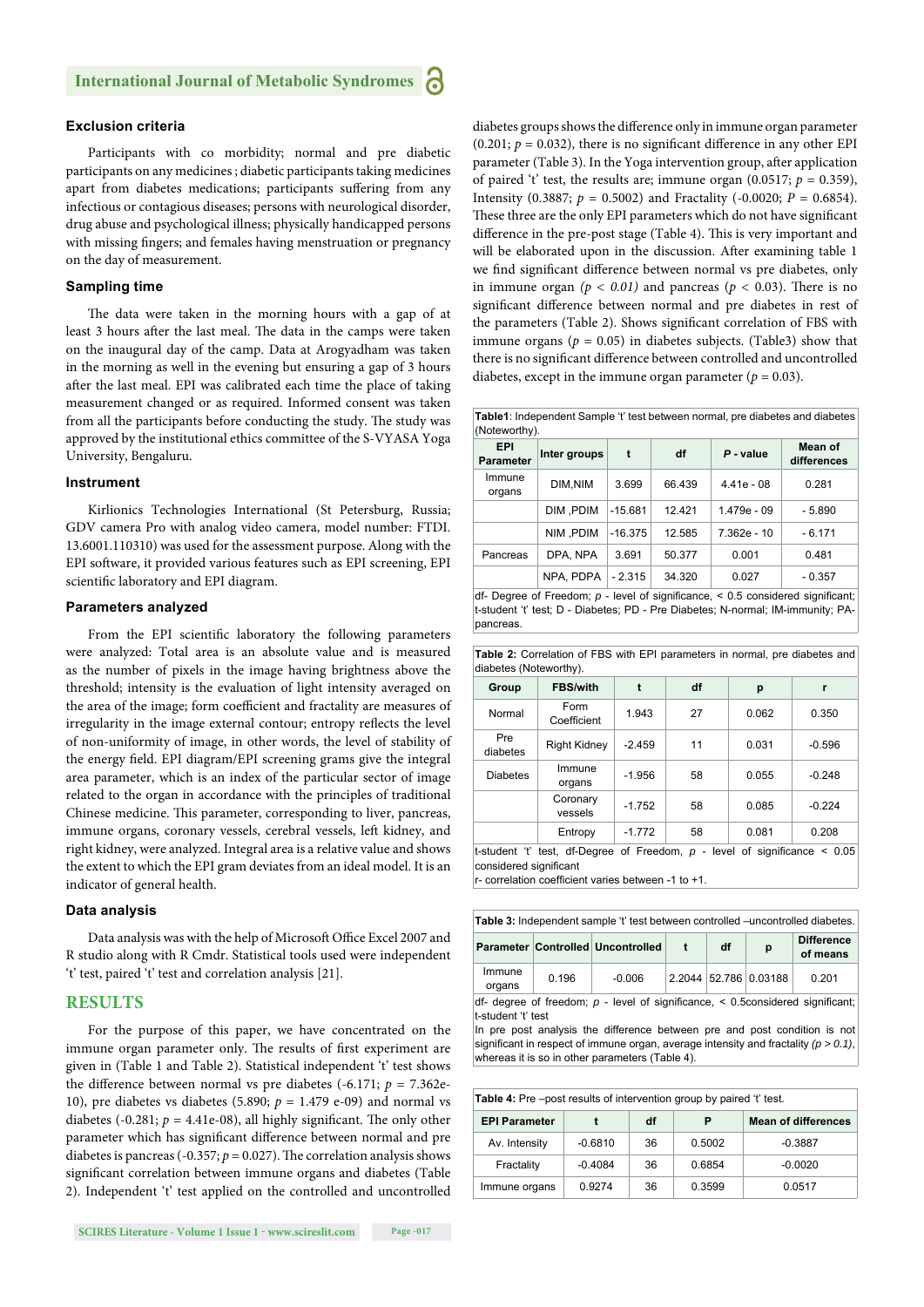# **DISCUSSION**

Diabetes is deriving world attention for it is growing rapidly. Modern medicine attributes many reasons for global reach on modern life style, food habits and stress [22]. Type 1 diabetes is attributed to immune disorder whereas genetic factors are risk factor for type 2 diabetes, apart from the factors stated above. There are few studies where type 2diabetes is also linked to immune system but the studies are inconclusive. It is recognized that a chronic low grade inflammation and an activation of the immune system are involved in the pathogenesis of obesity related insulin resistance and type2 diabetes. Systematic inflammatory markers are risk factors for the development of type 2 diabetes and macrovascular complications. Adipose tissue, liver, muscle and pancreas are themselves sites of inflammation in presence of obesity [23]. We have looked at diabetes from many aspects, carried various studies and analyzed through Electro Photonic Imaging. Our results clearly show that there is significant difference in the values of immune organ EPI parameter between normal and pre diabetes [24]. Out of all the parameters selected for analysis, we find this difference in immune organs and pancreas. This is indicative of the role of immunity in diabetes type 2. So the factors like life style, food habits, stress etc., weaken the immune system and that paves the way for diabetes type 2 to manifest. Immune organ parameter is the only parameter that appears significantly in all the studies. When we compare controlled and uncontrolled diabetes, there is no significant change in the parameters mainly because the changes /effects in the organs/systems have already set in, whether the diabetes is controlled or uncontrolled. However, only the immune organ shows significant change indicating its role and importance in diabetes type 2. We find a high correlation between immune organ EPI parameter and FBS [25]. Apart from the immune organ there is kidney. The most important observation is in the study related to pre post intervention. Seven days of yoga produces small changes in most of the parameters except the *immune organ, intensity and fractality*. All these three parameters indicate that the duration of the Yoga program needs to be longer so that benefits can percolate down to immune system for sound health. Immune organs are the first to be affected and could be the last to show signs of complete recovery or reversal. Similarly intensity and factuality are parameters of general health and when these show a significant change, it indicates good health.

It is to the credit of this sound technology (which is not yet integrated into modern science) that we find such observations which will pave the way for complete change in the management of Type 2 Diabetes (T2D). The management may involve combination of conventional medicine along with the immune therapy. In fact Electro Photonic Imaging integrated into modern medical research may throw light on many not yet known/understood human body phenomenon. Modern research shows link between obesity, inflammation and diabetes type 2 but the mechanism is not established. That is why immunological tests are not the routine tests in the clinical practice. *Donath & Shoelson,* have mentioned in their paper that components of the immune system are altered in obesity and type2 disease. These immunological changes include altered levels of specific cytokines and chemokines, changes in the number and activation state of various leukocyte populations and increased adoptosis and tissue fibrosis. Together, these changes suggest that inflammation participates in the pathogenesis of T2D. Preliminary results from clinical trials with salicylates and interleukin-1antagonists support this notion and have opened the door for immune modulatory strategies for the treatment of T2D [26]. Such management would lower blood glucose levels and potentially reduce the severity and prevalence of the associated complications of this disease. EPI results have also shown a link between immune organ and the diabetes type 2. Thus EPI has the potential to serve as an extremely powerful and comprehensive medical diagnostic tool, capable of showing malfunctions of the body long before any physical symptoms become evident. EPI provides clues which the modern science can take forward and thus EPI can be an integrated part of the modern research.

# **LIMITATIONS OF THE STUDY**

There was no funding for this research work. Immunological tests available in the modern medicine could not be carried out on the subjects to corroborate with the results. More work needs to be carried on larger sample sizes to integrate EPI as a holistic diagnostic tool.

#### **STRENGTH OF STUDY**

Immunological link to diabetes type 2 is established through this study, irrespective whether the diabetes is obesity induced. Earlier studies have mentioned the link between obesity inflammation and diabetes type 2.

### **IMPLICATIONS OF THE STUDY**

Though earlier studies have tried to establish the immunological link to diabetes but it still lacks conviction. As a result immune therapy does not form the part of management/ treatment of diabetes type 2. With definite link established through Electro Photonic Imaging, immune therapy can be considered a supplementary treatment along with the conventional medicines for the treatment /management of diabetes type 2.

#### **CONCLUSION**

Electro photonic imaging technique is extremely useful in revealing the biological state or the state of functioning of organs/ systems. Changes in the energy level in organs can be read from the parameters of EPI images much before a disease is manifested. It may actually provide leads like in the current study. EPI when integrated with modern research and medicine develops into strong holistic approach [27]. The initial lead can come from EPI, the modern medical research can take it forward to form explanation at the cellular or genetic level. We have confirmed the immunology link with diabetes type 2 through EPI. It is time that immune modulators form part of the treatment regimen along with conventional medicine for diabetes type 2. Yoga has proved to be an immune modulator and besides there are immune therapies in the conventional medicine also. Yoga needs to be longer for the effects to percolate to the immune organs.

#### **REFERENCES**

- 1. Wild S, Roglic G, Green A, Sicree R, King H. Global prevalence of diabetes. Estimates for the year 2000 and projections for 2030. Diabetes Care. 2004; 27: 1047-1053. https://goo.gl/SeooQr
- 2. Gupta N, Khera S, Vempati RP, Sharma R, Bijlani RL. Effect of yoga based lifestyle intervention on state and trait anxiety. Indian J Physiol Pharmacol. 2006; 21: 108-113. https://goo.gl/jFPwcb
- 3. Nagarathna R, Nagendra HR. Integrated approach yoga therapy for positive health. Bengaluru, India: Swami Vivekananda Yoga Prakashana; 2009.
- 4. Gopal A, Mondal S, Gandhi A, Arora S, Bhattacharjee J. Effect of integrated yoga practices on immune responses in examination stress- A preliminary study. Int J Yoga. 2011; 4: 26-32. https://goo.gl/jQJpex